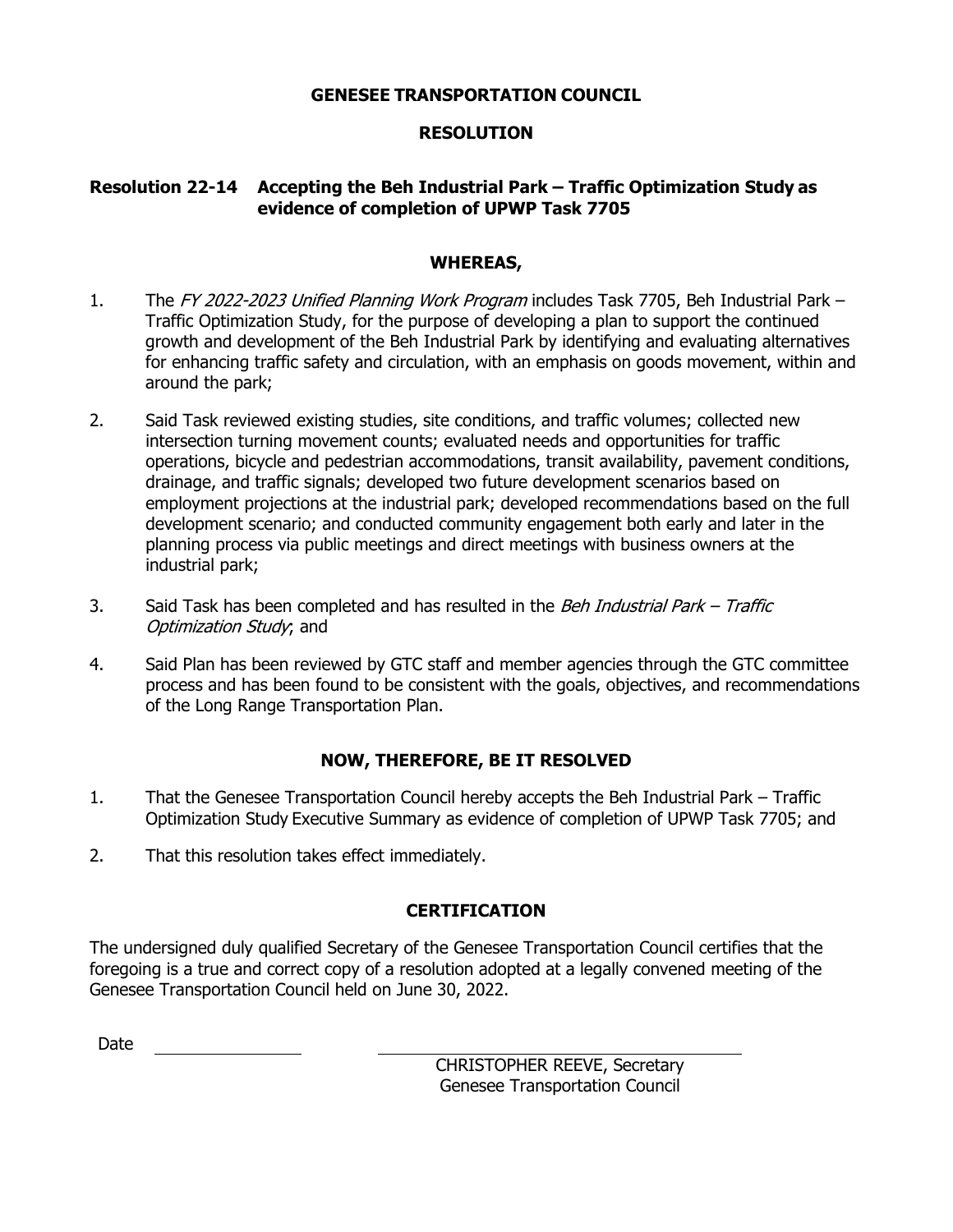## **Executive Summary**

#### **A. Introduction**

The Beh Industrial Park is located along NYS Route 104 in the Town of Ontario, Wayne County, New York. The site encompasses properties along Dean Parkway, David Parkway and Timothy Lane and contains commercial and industrial developments of various types and sizes. The industrial park has experienced continual growth over the years, and many of the existing businesses have plans for additional growth and expansion. However, the site is constrained by a single access point at Dean Parkway and NYS Route 104, experiences traffic congestion at this intersection, lacks accommodations for pedestrians, cyclists, and transit users, and has additional infrastructure-related needs.

The purpose of this Traffic Optimization Study is to identify physical and regulatory opportunities within the project area to improve mobility, access and safety for vehicles and multi-modal users, and to provide recommendations that could be implemented by the Town of Ontario to address the site's infrastructure needs. The Study will develop solutions that improve traffic flow and safety for all users and support the site's continued economic growth.

Figure 1 (below) is a base map that depicts the study area of the project, which includes the Beh Industrial Park and adjacent intersections along NYS Route 104. In addition to the immediate Beh Industrial Park site, the NYS Route 104 intersections with Basket Road, County Line Road, Dean Parkway, Lincoln Road, and Lakeside Road were included in the analysis.

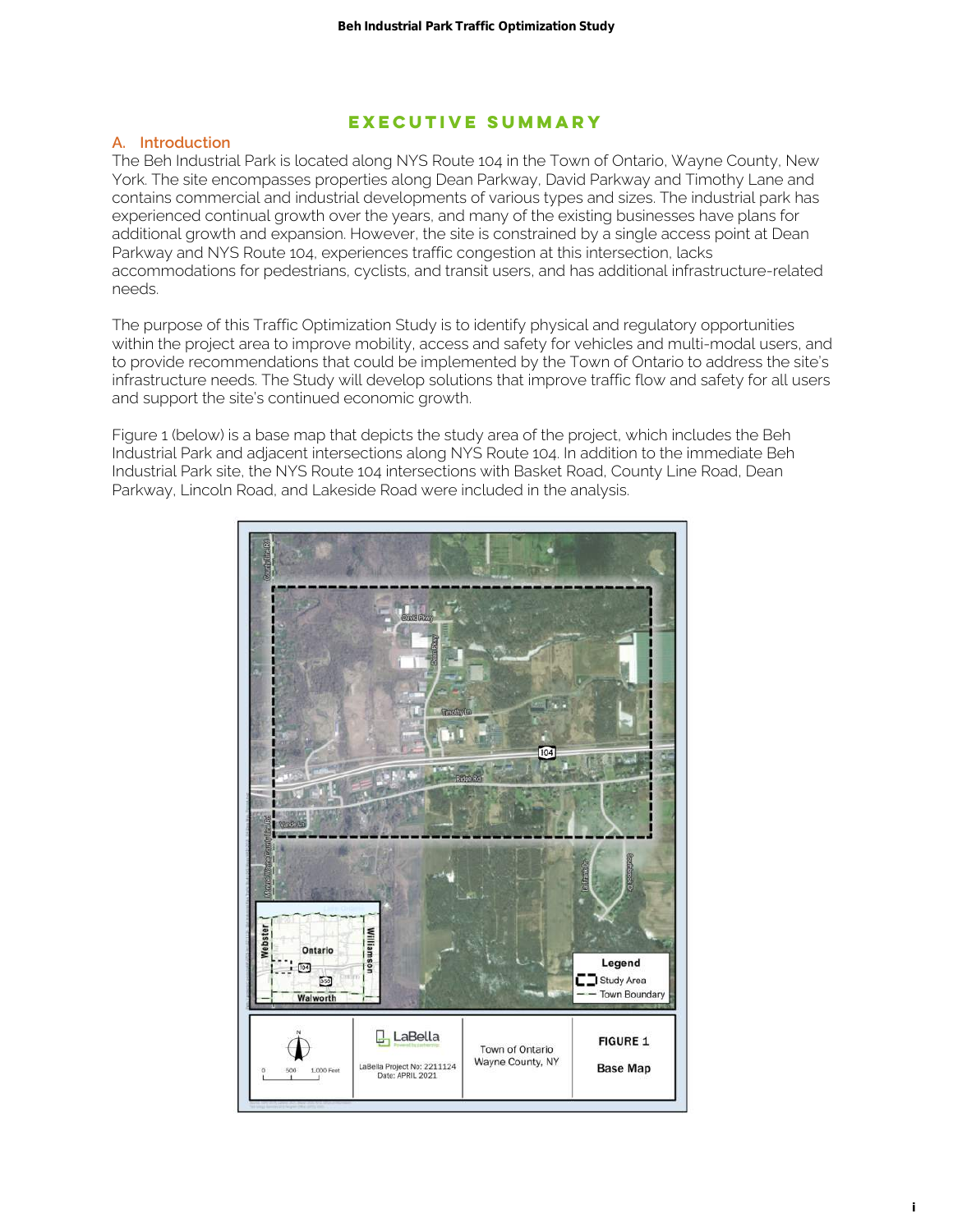## **B. Existing Studies and Data**

An understanding of existing and planned conditions within the study area was achieved by reviewing existing plans and data, analyzing existing traffic operation, observing existing circulation, traffic operation and infrastructure conditions firsthand, and seeking input from local officials regarding future projects and growth that are expected to affect the Beh Industrial Park.

Specific tasks included assessment and familiarization of the study area, reviewing existing studies, data, regulatory framework, and development projections, field observations to assess existing infrastructure and traffic operation, and a traffic assessment (Level of Service, delay and queuing) of intersections within the study area.

The following existing plans and studies were reviewed:

- *Town of Ontario Comprehensive Plan* prepared by Stuart I Brown Associates, 2006
- *Onward Ontario* prepared by MRB Group, Adopted December 20, 2021
- *Regional Engagement: Revitalization Opportunity Report Wayne County (2016)*
- *Wayne County Economic Development Strategic Plan* prepared by Stuart I Brown Associates, November 2006
- *Route 104 Corridor Trail Feasibility Assessment and Design Recommendations* prepared by EDR Companies, August 2011
- *OMID Strategic Plan* Technical Memo #2 materials, prepared by Fisher Associates, March 2021

Existing traffic data was reviewed, including traffic volumes (Average Daily Traffic Volumes), functional classification, ownership / jurisdiction, percent trucks, and speed. New intersection turning movement counts were performed at six (6) intersections within the study area, including:

- NYS Route 104 and Basket Road
- NYS Route 104 and County Line Road
- NYS Route 104 and Dean Parkway
- NYS Route 104 and Lincoln Road
- NYS Route 104 and Lakeside Road
- Dean Parkway and Timothy Lane

The counts were collected by Tri-State Traffic Data on March 30, 2021 during the morning and afternoon commuter peak periods. Peak hours for analysis were determined for each period. The peak hour data was reviewed against historic traffic volumes along Route 104 and was determined to be approximately 10% to 40% lower (varies by segment, direction and time of day), which is likely attributed to the COVID-19 pandemic. Therefore, the 2021 peak hour traffic counts were increased accordingly to align with the historic data.

Overall intersection traffic operation was determined to be Level of Service "C" or better at each intersection during both morning and afternoon peak hours, which is considered acceptable traffic operation. Many left turn, U-turn and side street movements were found to operate with longer delays and Level of Service "D" and "E". This is a result of the Route 104 intersections being programmed / timed to prioritize efficiency of the Route 104 thru movements. Also, most left turns and U-turns operate as protected-only movements (traffic must wait for a green arrow) for safety reasons due to the high speed and divided highway character of the Route 104 corridor, which increases delay. **i)** the matrix Park Traffic Optimization Study<br>
is planned conditions within the sundy area was uccleened by reviseding<br>
of planned conditions within the sundy area was uccleened by reviseding<br>
of planned conditions for t

Crash data for the Beh Industrial Park study project area was obtained from the Accident Location Information System (ALIS) via the NYSDOT. The data spans a six-year period from January 1, 2014 to December 31, 2019, and 354 crashes were documented. The predominant crash type was Rear End (36%) followed by Animal (21%). Forty-four percent (44%) of crashes resulted in property damage, while 37% were classified as Non-Reportable and 19% resulted in injury. There was one fatality, which occurred at the NYS Route 104 and Basket Road intersection as a result of a head-on collision.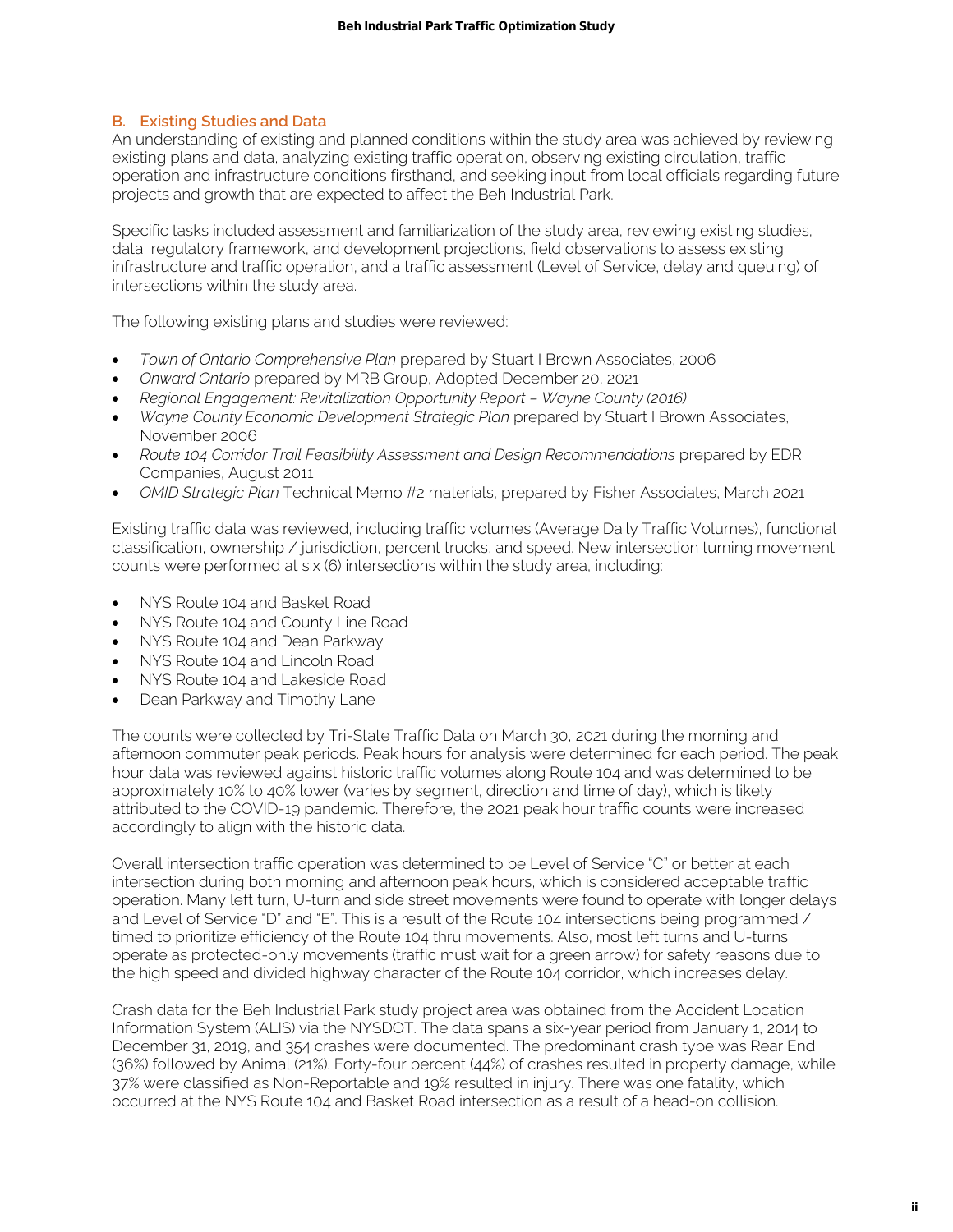One crash involving a pedestrian occurred on NYS Route 104 near Lincoln Road, which resulted in injury. The crash was attributed to the pedestrian crossing at a location with no signal or crosswalk.

## **C. Community Engagement**

This plan was prepared with significant involvement from a committee of stakeholders, targeted groups of affected property owners, and Town of Ontario residents.

A Steering Committee of Local, County and State agency representatives was assembled and met regularly throughout the process. In addition to the consultant team, Steering Committee members included the following:

- **Town of Ontario:** Frank Robusto, Town Supervisor; Adam Cummings, Town Engineer; William Riddell, Director of Economic Development
- **Wayne County:** Brian Pincelli, Director of Economic Development
- **New York State Department of Transportation:** Zachary Starke, Region 4 Permits; Andrew Quinn, Region 4 Traffic & Safety
- **Genesee Transportation Council:** Jody Binnix, Program Manager

Several public outreach efforts were undertaken to inform the public about the project and solicit feedback from residents, property owners and users of the Beh Industrial Park, including:

- Meeting with business owners within the Beh Industrial Park, targeted towards larger tenants and those with known plans for expansion (June 25, 2021).
- Public Informational Meeting with project introduction and one-on-one discussion (September 23, 2021)
- Community Survey available online and in-person following the first Public Meeting
- Public Informational Meeting presenting the draft report and recommendations (January 20, 2022)
- Project Website hosted on the Public Input platform, accessed at https://www.publicinput.com/BehTrafficStudy, containing project information and documents.

## **D. Needs and Opportunities**

An understanding of the specific physical, operational, design, and regulatory needs and opportunities within the Beh Industrial Park was obtained by reviewing existing data, site conditions and traffic operation. This understanding was enhanced by firsthand observations of existing circulation, traffic operation, and infrastructure, seeking input from local officials and business owners regarding future projects and growth within the Beh Industrial Park, and assessing opportunities to improve safety, mobility, and connectivity for all road users. **i)** the historic on NY: Rotate to a real including Study<br>
in occurred on NY: Rotate to a real including Road, which resulted in<br>
of the profession of the Sicilian Study of the form of the simulation of the systems<br>
influe

## **Local Market Trends for Future Growth and Development**

A market trend analysis identified unmet demand for retail within the Town of Ontario, including Home Furnishing Stores, Specialty Food Stores, Clothing Stores, Office Supplies, and others. Based on current zoning, these types of land uses are most likely to be located along the Route 104 corridor. Therefore, it can be expected that traffic volumes along Route 104 and adjacent roadways would increase over time as growth in retail development is experienced within the Town.

#### **Planned Growth and Expansion at the Beh Industrial Park**

Coordination was undertaken with the Town of Ontario and businesses within the Beh Industrial Park to determine plans for future expansion.

Expansion plans and employment projections were provided by the following companies: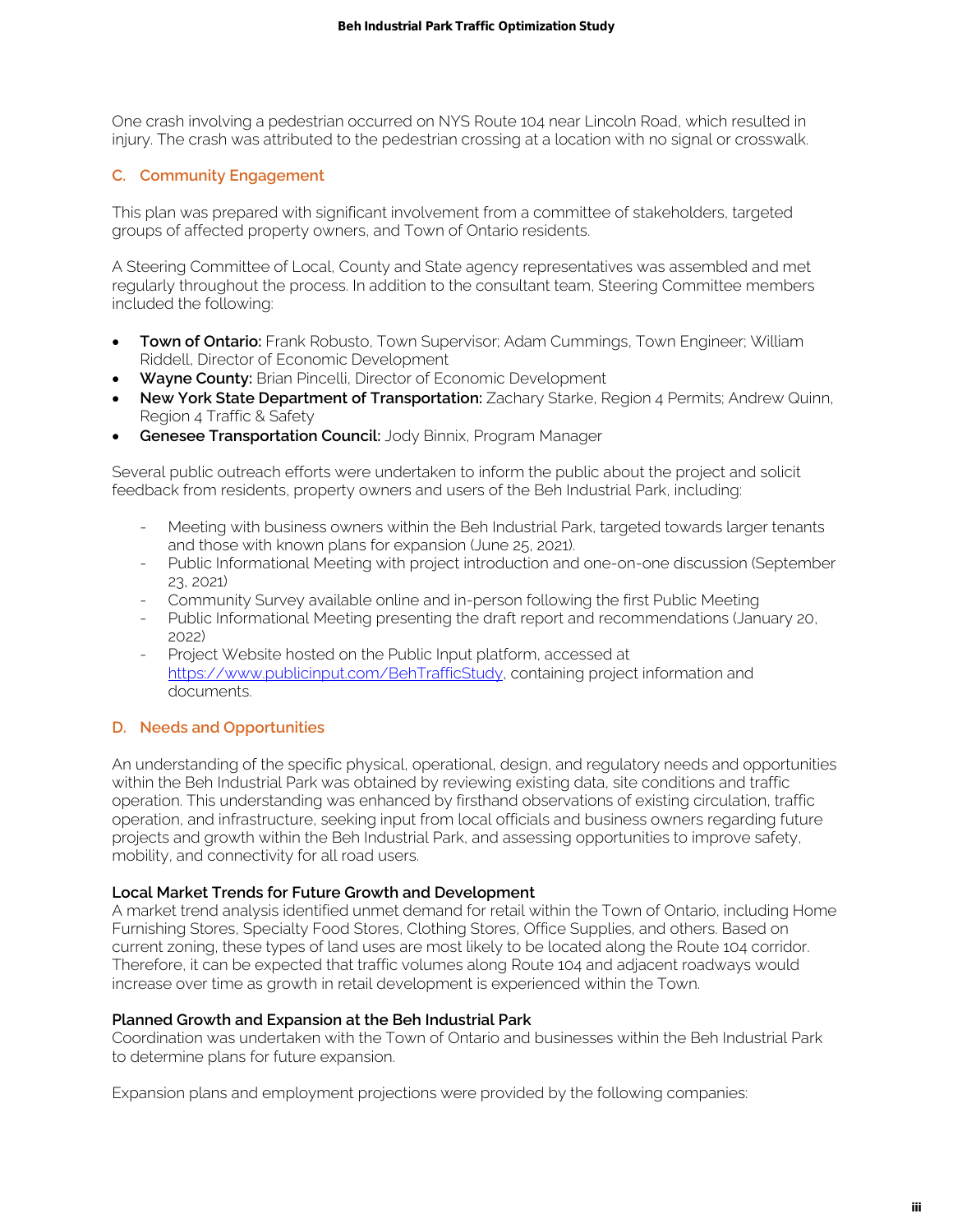- Intergrow (663 Timothy Lane): Phase 2 (under construction) and Phase 3 (estimated construction in 2024), estimated 220 new employees
- Optimax (6367 Dean Pkwy): 75,000 sf future expansion, 300 new employees
- OptiPro (6368 Dean Pkwy): future expansion, 125 new employees
- Peak Fabrication (6314 Dean Pkwy): future expansion, 75 new employees
- Ranger Design Building (6377 Dean Pkwy): Potential future redevelopment, approx. 100,000 sf

Trip generation estimates indicate that the proposed expansion projects would result in a total of 372 new vehicular trips (282 entering and 90 exiting) during the morning peak hour and 367 new vehicular trips (123 entering and 244 exiting) during the afternoon peak hour.

To account for unforeseen future growth within the Beh Industrial Park and overall study area, a growth rate of 1% per year was applied to all traffic volumes at intersections within the study area. A five-year study period was assumed, with a future analysis year of 2026. This results in a 5% increase in background traffic volumes at Year 2026.

## **Future Traffic Operation**

A traffic analysis was performed to determine traffic operation during the morning and afternoon peak hours at the analysis year 2026. This represents a five-year buildout period where the expansion projects are expected to occur. The analysis was performed using Synchro traffic software, Version 11.

Two scenarios were analyzed at Year 2026: a Background scenario and a Full Development scenario. The Background scenario includes a general growth in traffic volumes of 1% per year, but does not include any of the identified Beh Industrial Park expansion projects. All existing lane geometry and traffic signal timing is maintained.

The Full Development scenario includes the background growth plus the new vehicular trips associated with the expansion projects. All existing lane geometry and traffic signal timing is maintained.

The Background scenario traffic analysis indicates similar traffic operation to Existing conditions, with modest increases in delay for individual turning movements and overall intersections. All overall intersection LOS is projected to be "D" or better. All individual movements are projected to operate at LOS "E" or better, except the westbound U-turn movement at the Route 104 & Dean Parkway intersection, which is projected to operate at LOS "F" during the morning peak hour. This U-turn movement is low-volume and should not be a significant traffic concern, but may warrant periodic monitoring or modifications to traffic signal timing. **Beh Industrial Park Traffic Optimization Study**<br> **iv i**Photos <sup>2</sup> undelic construction) and Photos 3 persiminates construction in<br>
Photography<br> **iv in**  $\mathbf{p}(\mathbf{p}, \mathbf{p}, \mathbf{p})$  is the construction of the proposition

The Full Development scenario traffic analysis indicates similar traffic operation to Background conditions at the Route 104 intersections with Basket Road, County Line Road, Lincoln Road, and Lakeside Road, with modest increases in delay for individual turning movements and overall intersections. These intersections are all projected to operate with overall intersection LOS "D" or better and individual movement LOS "E" or better during both peak hours.

Potential lane and traffic signal improvements at the Route 104 and Dean Parkway intersection were modeled using Synchro to determine if the Level of Service could be improved to acceptable levels. The improvements include:

- Lengthen the Route 104 eastbound left turn lane to 550 ft
- Construct new Dean Parkway southbound right turn lane 200 ft length
- Modify traffic signal timing during peak hours

The analysis indicates that overall intersection operation improves to LOS "D" or better, but LOS "F" is still expected for certain movements during both peak hours. This analysis indicates that more extensive improvements, such as widening Route 104 to provide an additional eastbound left turn lane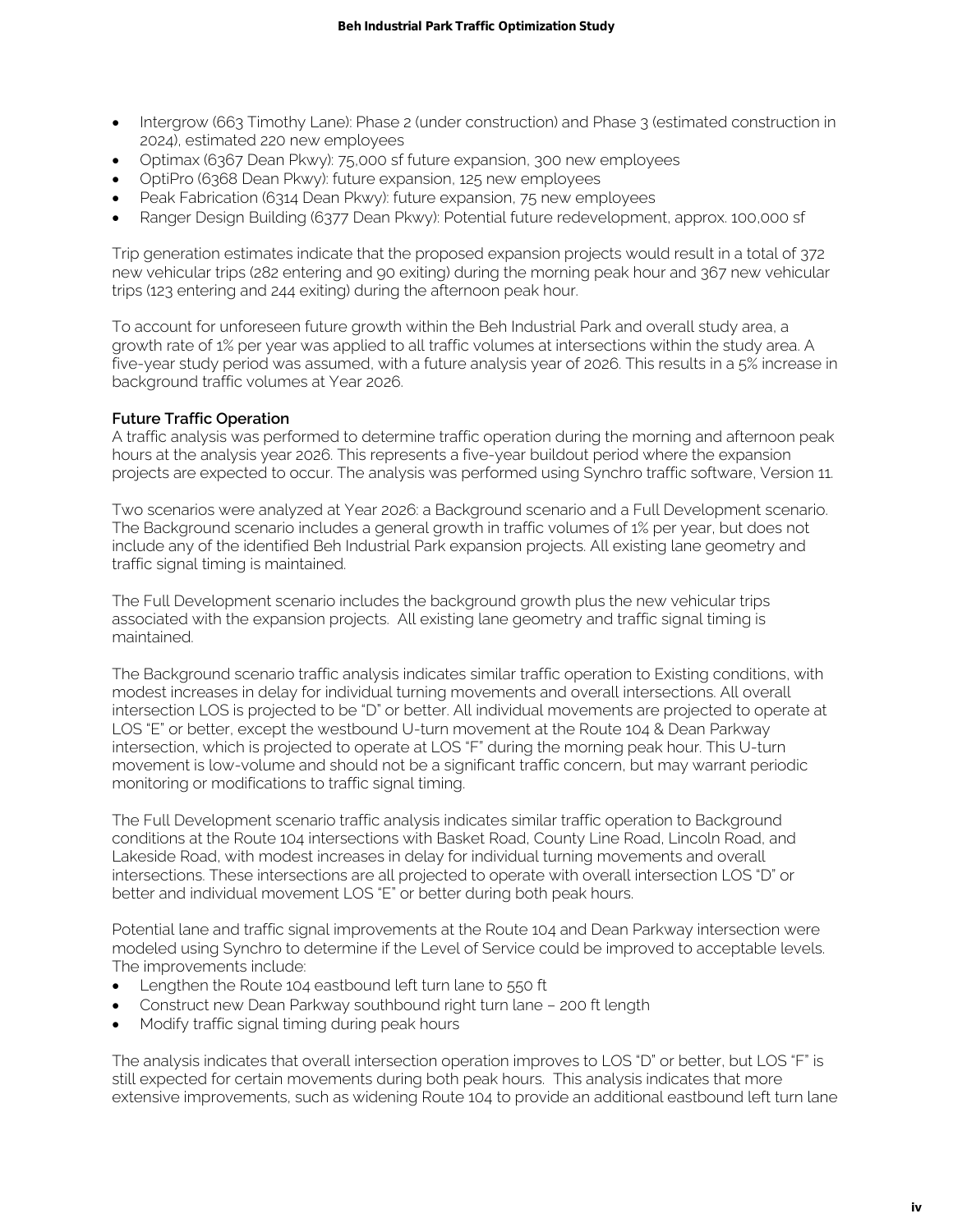or constructing a second point of access to the industrial park, would be required to achieve acceptable traffic operation with the identified developments within the Beh Industrial Park.

## **Summary of Needs and Opportunities**

Existing site infrastructure and facilities for vehicles, pedestrians, and bicycles were analyzed and assessed in the field to determine if improvements are needed to address mobility and safety concerns, circulation, and connectivity. A summary of needs and opportunities for each group of users is as follows:

## **Traffic Operation Needs and Opportunities:**

- Lengthen the Route 104 eastbound left turn lane at Dean Parkway to accommodate peak hour traffic volumes and improve safety.
- Install a southbound right turn lane on Dean Parkway at Route 104.
- Improve or install new vehicle detection (loops or overhead sensors) on Dean Parkway at Route 104. Additional detection is needed north of the railroad tracks to accommodate trucks that stop and wait ahead of the tracks.
- Provide new site access point to Route 104 or a surrounding roadway such as County Line Road or Lakeside Road.

*Note: NYSDOT is planning to construct improvements at the Route 104 and Dean Parkway intersection,*  including lengthening the Route 104 eastbound left turn lane, replacing the traffic signal, and installing *new vehicle detection systems, as part of an upcoming preventive maintenance and intersection improvement project.* 

## **Pedestrian and Bicycle Needs and Opportunities:**

- Construct a sidewalk or trail system within the Beh Industrial Park to provide a complete pedestrian network within the site. Pedestrian facilities should meet current ADA and PROWAG design standards.
- Provide a pedestrian connection from the Beh Industrial Park to Route 104.
- Add crosswalks and pedestrian signal equipment to the signalized intersections within the study area to improve pedestrian safety.
- Delineate pedestrian routes across driveways and parking areas.
- Encourage individual businesses to install bicycle amenities such as bike racks and promote bicycle usage, which could reduce vehicular trips to and from the site.

*Note: NYSDOT is planning to install pedestrian signals, crosswalks, and sidewalk pads at the Route 104 intersections with Basket Road, County Line Road, Dean Parkway, Lincoln Road and Lakeside Road as part of an upcoming preventive maintenance and intersection improvement project.* 

#### **Transit Needs and Opportunities:**

- Improve pedestrian routes between existing transit stops and the Beh Industrial Park (install crosswalks and pedestrian signal equipment at intersections, and sidewalks within the Beh site).
- Encourage RTS to provide more direct service to the Beh Industrial Park.
- Encourage individual businesses to promote transit usage, which could reduce vehicular trips to and from the site.

#### **Pavement Needs and Opportunities:**

- Rehabilitate the pavement on Dean Parkway and Timothy Lane where needed.
- Install pavement markings including double yellow center stripes and white edge stripes.
- Evaluate areas along the edge of the road where rutting and off-tracking are present to determine if widening, shoulder improvements or driveway modifications are needed.

*Note: The Town of Ontario plans to mill and overlay the asphalt pavement on Dean Parkway once heavy construction is completed on development sites such as Intergrow.*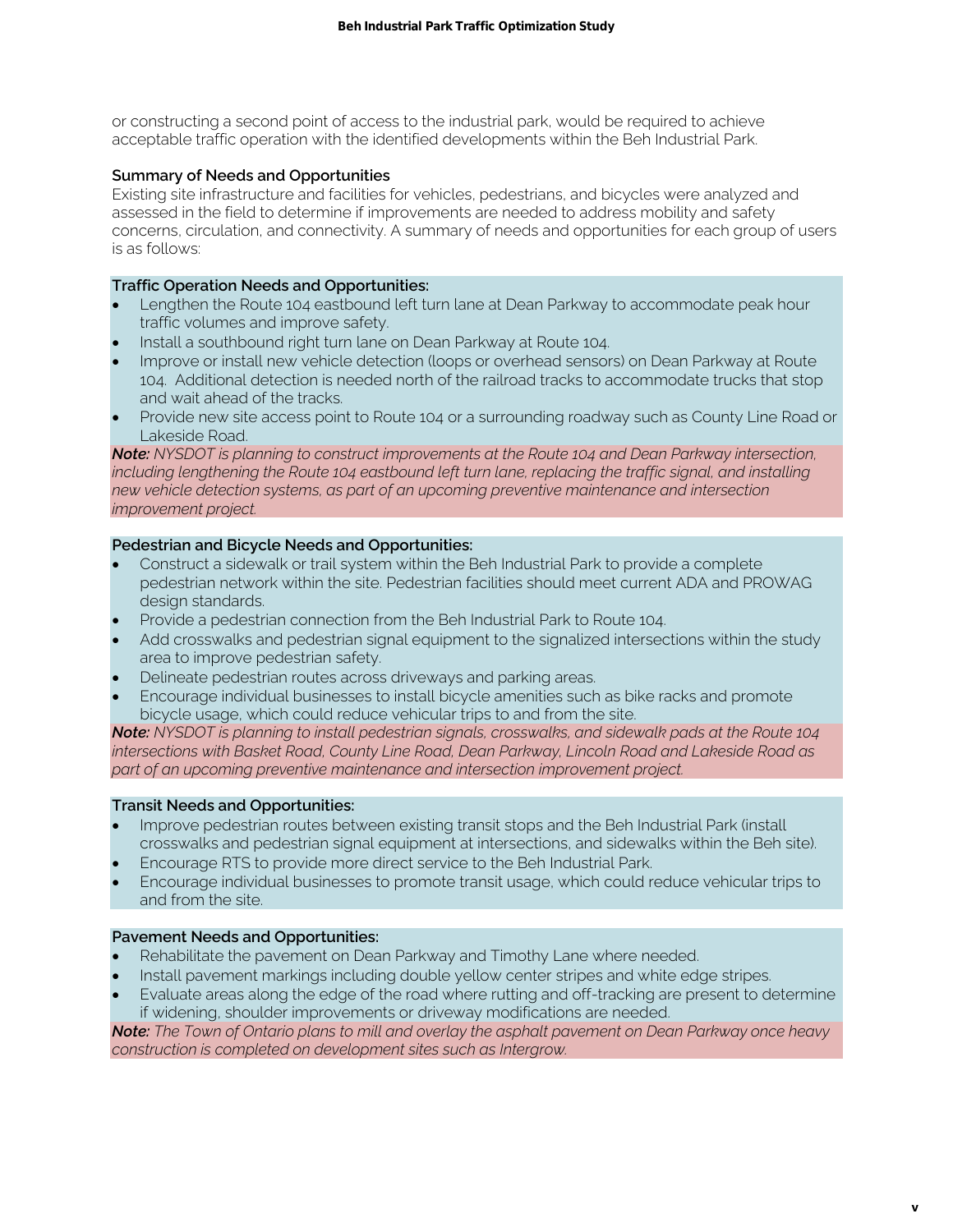#### **Drainage Needs and Opportunities:**

- Improve drainage infrastructure including driveway culverts, inlets and headwalls where needed.
- Ensure open & closed drainage systems are regularly cleaned and maintained to promote positive drainage.

*Note: The Town of Ontario is currently evaluating drainage improvements in the vicinity of the Beh Industrial Park that would benefit overall drainage conditions within the project area.* 

#### **Traffic Signal Needs and Opportunities:**

- Add high-visibility back plates to traffic signals to improve visibility and safety.
- Install pedestrian signal equipment and crosswalks at signalized intersections to improve pedestrian safety.

*Note: NYSDOT is planning to replace the traffic signals at the Route 104 intersections with Basket Road, County Line Road, Dean Parkway, Lincoln Road and Lakeside Road as part of an upcoming preventive maintenance and intersection improvement project. The new signals would include mast arms and highvisibility back plates.* 

#### **E: Corridor Recommendations**

Recommendations have been developed to improve mobility and safety for all users of the Beh Industrial Park, considering the identified needs and opportunities. The recommendations include a new point of access to the Beh Industrial Park, improvements to the existing access at Dean Parkway and Route 104, multi-modal improvements within the study area, and infrastructure upgrades within the Beh Industrial Park. Conceptual cost estimates, potential funding sources, and implementation strategies have also been developed for each recommendation.

## **New Access to County Line Road**

It is recommended that a new 3,000 linear feet access road be constructed between Timothy Lane and County Line Road. The new access would alleviate traffic congestion at the Route 104 and Dean Parkway intersection, improve emergency response time to the site, and improve access to property and potential developable land in the western portion of the Beh Industrial Park.

The conceptual plan of the new access road to County Line Road is depicted on the following page. The conceptual typical section is depicted below.



The new access road is expected to cost approximately \$3.2 million to construct. The cost includes all pavement items, a culvert crossing Fourmile Creek, extension of water and sewer lines along the roadway, incidentals such as work zone traffic control, erosion and sediment control, survey and engineering design, and a 20% contingency.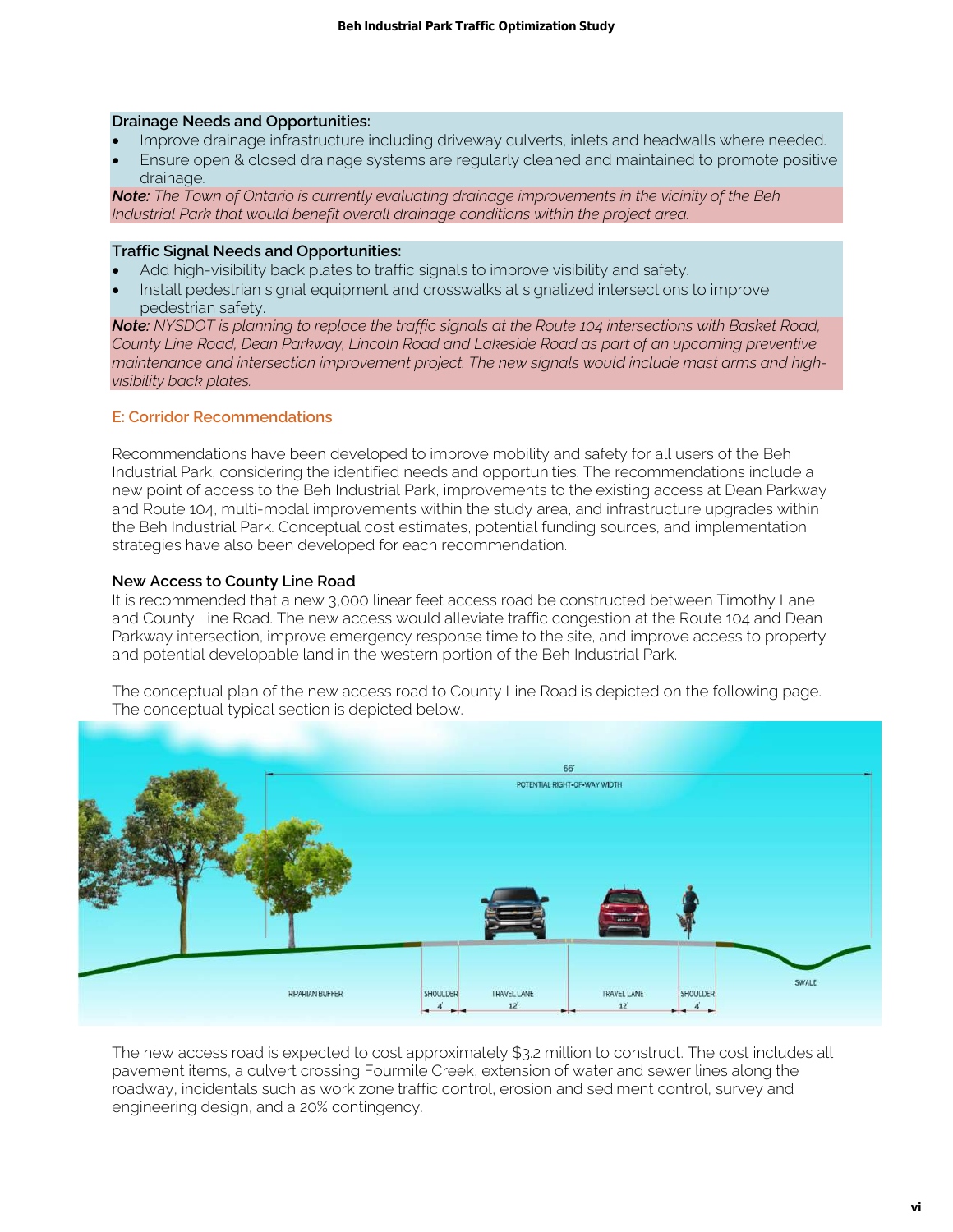

DRAWING NO. Figure 14

| Κ |        |  |
|---|--------|--|
|   | S PLAN |  |

GENESEE TRANSPORTATION COUNCIL

BEH INDUSTRIAL PARK<br>TRAFFIC OPTIMIZATION STUDY<br>TOWN OF ONTARIO, WAYNE COUNTY

SCALE: 1" = 200'

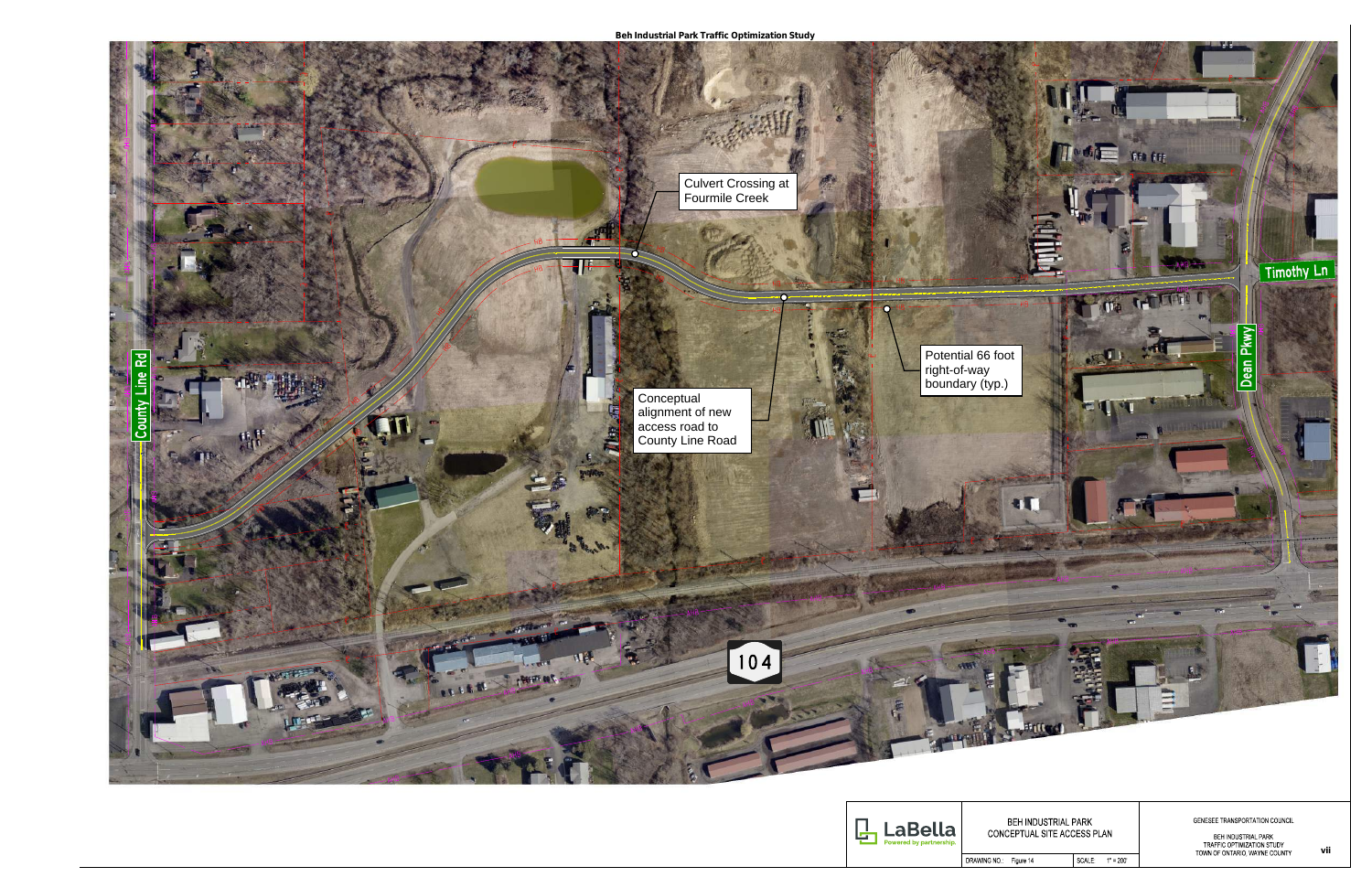Potential funding sources include the Transportation Improvement Program (TIP), Empire State Development (ESD) Capital Grant, Community Development Block Grant (CDBG), and Rebuilding America Infrastructure with Sustainability and Equity (RAISE) Grant. The Infrastructure Investment and Jobs Act recently passed by Congress may have additional funding opportunities.



**NYS Route 104 and Dean Parkway Intersection Improvements** 

The intersection improvements are expected to cost approximately \$345,000 to construct. NYSDOT is planning to lengthen the eastbound left turn lane and replace the traffic signal including pedestrian upgrades as part of an upcoming capital project. Constructing the southbound right turn lane on Dean Parkway would be the responsibility of the Town of Ontario, at a cost of approximately \$64,000. The right turn lane will require additional traffic studies and review and approval by NYSDOT.

## **Sidewalk / Trail System within Beh Industrial Park**

It is recommended that a new sidewalk or trail system be constructed within the Beh Industrial Park, A new sidewalk / trail system would provide pedestrian connections between businesses within the Beh Industrial Park as well as between the site and Route 104. It would also provide health and recreational benefits and accommodate a connection to a future Route 104 trail system.

The recommended pedestrian network would include a 10 ft wide trail along Dean Parkway (Route 104 to Timothy Lane) and Timothy Lane (Dean Parkway to Intergrow), and a 5 ft wide sidewalk along Dean parkway (Timothy Lane to David Parkway). Construction cost is estimated at \$710,000, and potential funding opportunities include the Transportation Alternative Program (TAP), Climate Smart Communities (CSC), Environmental Protection Fund, TIP, ESD Capital Grant, and CDBG program.